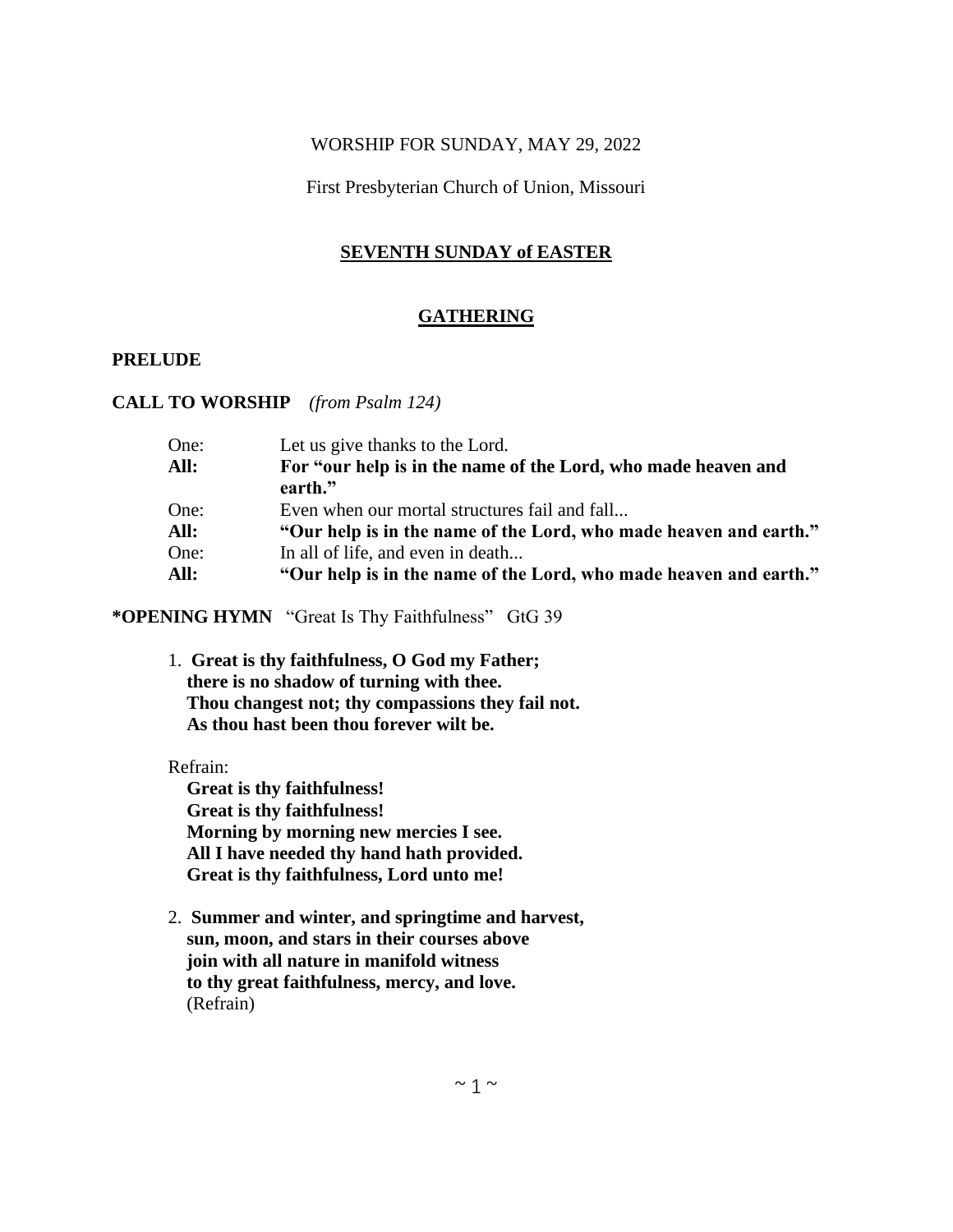3. **Pardon for sin and a peace that endureth, thine own dear presence to cheer and to guide, strength for today and bright hope for tomorrow: blessings all mine, with ten thousand beside!** (Refrain)

#### *(Public Domain)*

#### **\*UNISON PRAYER OF CONFESSION**

**Dear God, we proclaim your greatness, yet cower in weakness. The powers in life that assail us are monstrous, and we are afraid. You tell us to trust in you, yet we hunker down in fear. We are scared of being hurt and what we might lose. We are afraid of rejection and being laughed at. We are fearful of being wrong and making things worse. We do not trust that you will be with us, to guide us and protect us, to give us courage, and to help us do your work. Forgive us, gracious God. Renew our faith in you. Restore us to your hope. And reclaim us for your message of love made bright and true by the power of the resurrection. For it is in Christ's name that we pray. Amen.**

#### **\*SILENT CONFESSION**

#### **\*ASSURANCE OF PARDON**

| One: | The proof of God's amazing love is this: that while we were yet sinners, |
|------|--------------------------------------------------------------------------|
| All: | Christ died for us. Christ rose for us. Christ reigns in power for us.   |
|      | Christ even prays for us.                                                |
| One: | My friends, rejoice and celebrate in the good news we claim and embrace. |
| All: | That in Jesus Christ we are forgiven, we are loved, we are given new     |
|      | life. Alleluia! Amen!                                                    |

#### **\*THE PEACE**

One: The peace of Christ be with you.

**All: And also with you.**

*(From your seat, a brief sign of peace may be shared: a wave of the hand, a nod of the head, etc.)*

#### **THE WORD**

### **RESPONSIVE READING** Psalm 46

- One: God is our refuge and strength,
- **All: a very present help in trouble.**
- One: Therefore we will not fear, though the earth be moved, and though the mountains be toppled

into the depths of the sea;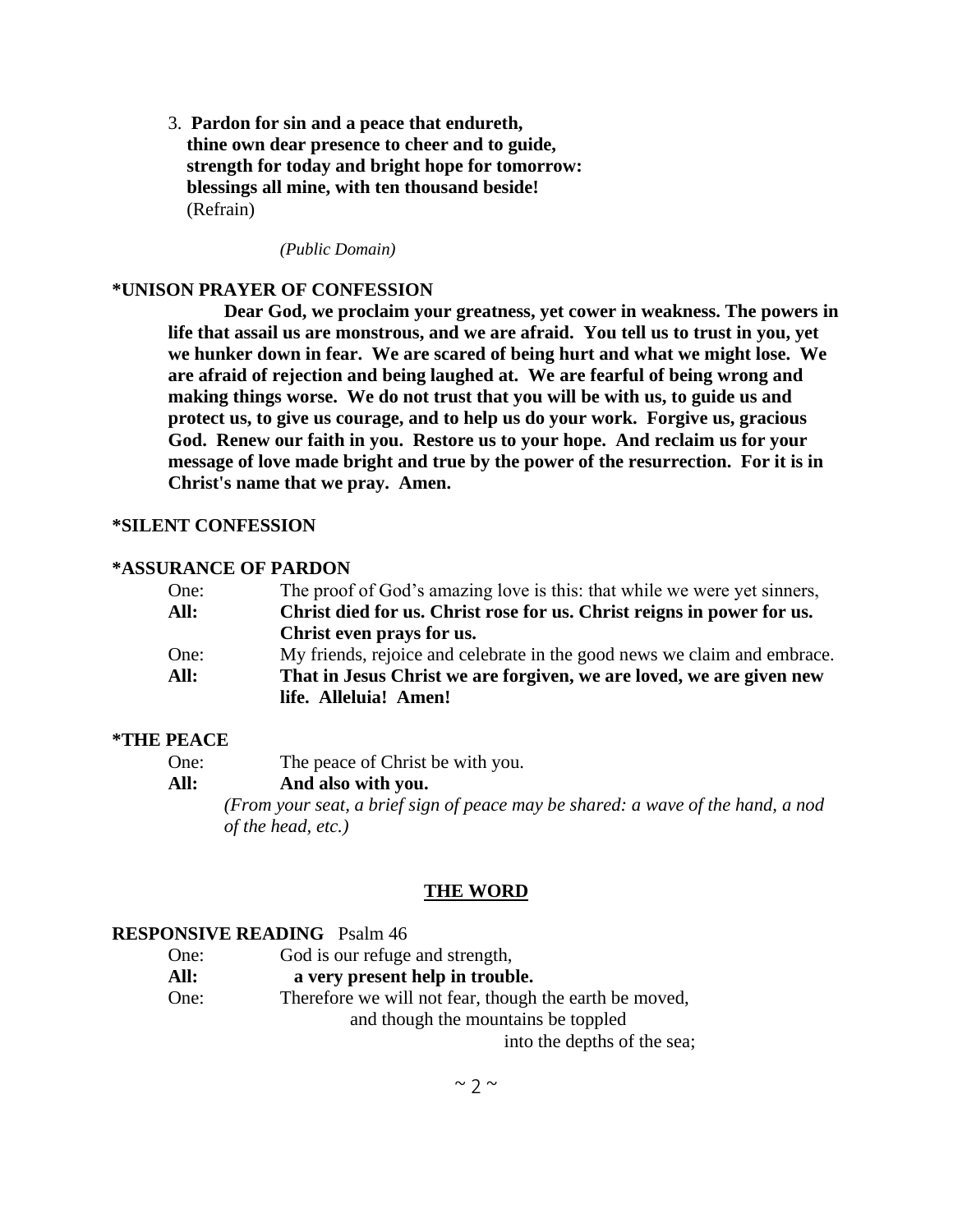| All: | Though its waters rage and foam,                          |
|------|-----------------------------------------------------------|
|      | and though the mountains tremble at its tumult.           |
| One: | The Lord of hosts is with us;                             |
| All: | the God of Jacob is our stronghold.                       |
| One: | There is a river whose streams make glad the city of God, |
|      | the holy habitation of the Most High.                     |
| All: | God is in the midst of the city;                          |
|      | it shall not be overthrown;                               |
|      | God shall help it at the break of day.                    |
| One: | The nations make much ado, and the realms are shaken;     |
| All: | God has spoken, and the earth shall melt away.            |
| One: | The Lord of hosts is with us;                             |
| All: | the God of Jacob is our stronghold.                       |
| One: | Come now and look upon the works of the Lord,             |
|      | what awesome things God has done on earth.                |
| All: | It is the Lord who makes war to cease in all the world,   |
|      | who breaks the bow, and shatters the spear,               |
|      | and burns the shields with fire.                          |
| One: | "Be still, then, and know that I am God;                  |
| All: | I will be exalted among the nations;                      |
|      | I will be exalted in the earth."                          |
| One: | The Lord of hosts is with us;                             |
| All: | the God of Jacob is our stronghold.                       |

# **SCRIPTURE READING** Romans 8 (selected verses)

Romans 8 (selected) (New Revised Standard Version)

*<sup>26</sup> Likewise the Spirit helps us in our weakness; for we do not know how to pray as we ought, but that very Spirit intercedes with sighs too deep for words. <sup>27</sup> And God, who searches the heart, knows what is the mind of the Spirit, because the Spirit intercedes for the saints according to the will of God. ...*

*<sup>31</sup> What then are we to say about these things? If God is for us, who is against us? <sup>32</sup> God who did not withhold God's own Son, but gave him up for all of us, will God not with him also give us everything else? ... <sup>35</sup> Who will separate us from the love of Christ? Will hardship, or distress, or persecution, or famine, or nakedness, or peril, or sword? ... <sup>37</sup> No, in all these things we are more than conquerors through the one who loved us. <sup>38</sup> For I am convinced that neither death, nor life, nor angels, nor rulers, nor things present, nor things to come, nor powers, <sup>39</sup> nor height, nor depth, nor anything else in all creation, will be able to separate us from the love of God in Christ Jesus our Lord.*

### **PRAYER FOR ILLUMINATION**

**SERMON** "Grappling with Uvalde +..." by Pastor Bill Vincent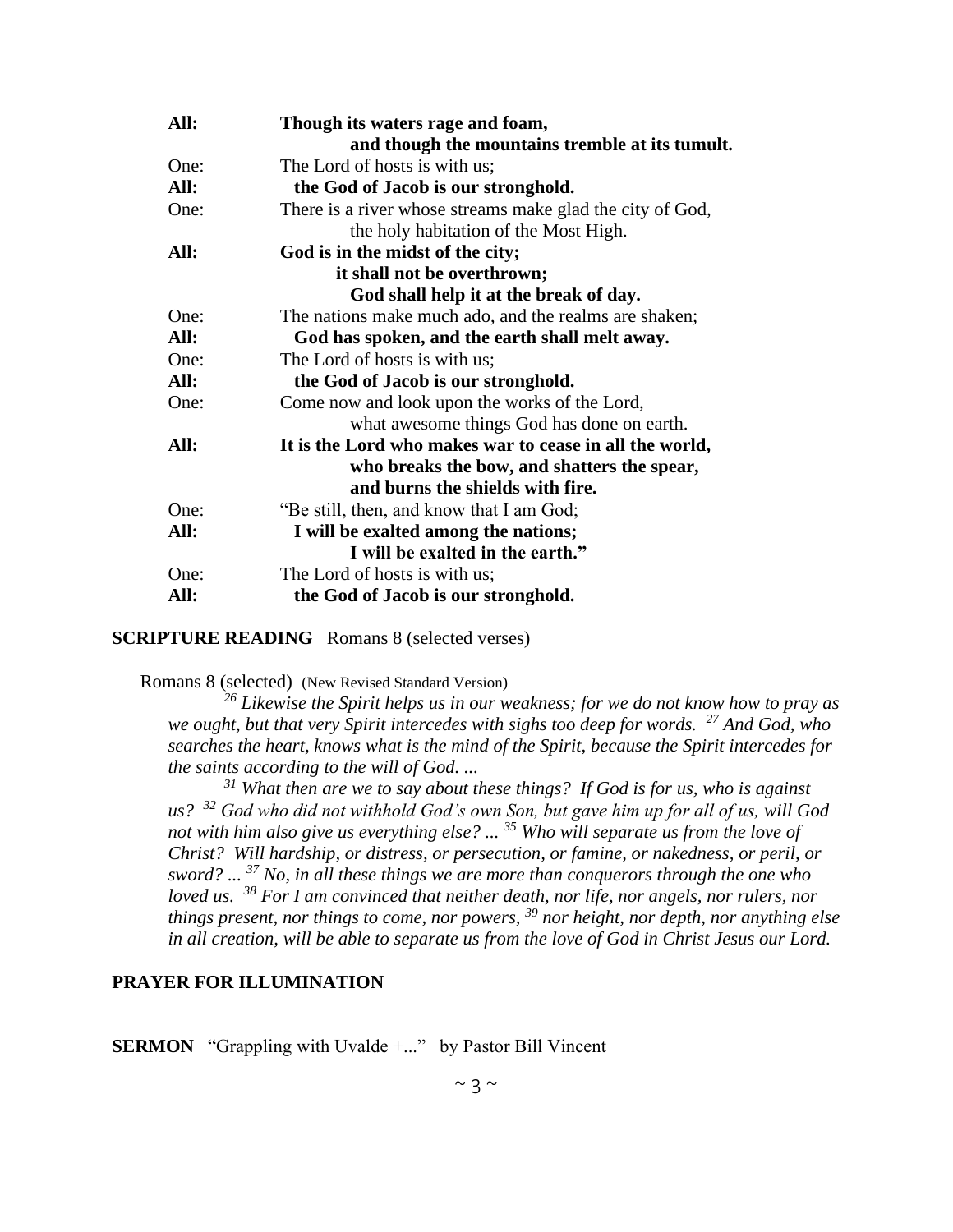Well, God. Here we are again.

19 children killed, and 2 teachers in Uvalde TX.

Senseless. Tragic. Why?

All too shortly before that, 10 killed in a grocery store in Buffalo NY; and one killed at a Presbyterian Church in Laguna Woods CA.

Senseless. Tragic. Why?

And in between those all-too-frequent events, I attended a conference on preaching and...trauma.

How sad, and painfully ironic, the relevancy is.

Trauma: an event that assaults the senses and challenges us mightily to make sense of the senseless.

Like yet another shooting. And another. And another.

And, yes, I am aware that this weekend is Memorial Day weekend, where we remember and salute those who died in service to this country. Their deaths (at least we presume) were in some sense noble. Yet still traumatic.

The deaths in the three recent shootings we have referenced are, sadly and simply, tragic. And traumatic.

Trauma: an event that overwhelms our ability to cope.

Like a two-year pandemic that has thrown so many assumptions about life out the window (the original trauma referred to in the conference title). And lest we forget: over a million people have died in this country alone.

Trauma: an event that throws our life into turmoil. And is there a way out of the storm?

Why, O God? How long, O Lord?

The events are senseless, tragic. And our response is anger and confusion, grief and agony, fear and numbness. Sometimes out loud; other times, inside. Sometimes together with others; other times, alone. Sometimes fierce; other times, frozen.

Why, O God? How long, O Lord? And, How do we move on?

Part of our response to the trauma is the lingering, sinking feeling that our questions will go unanswered.

Imponderable questions to imponderable tragedy.

Leaving us pondering, and stupified, and overwhelmed.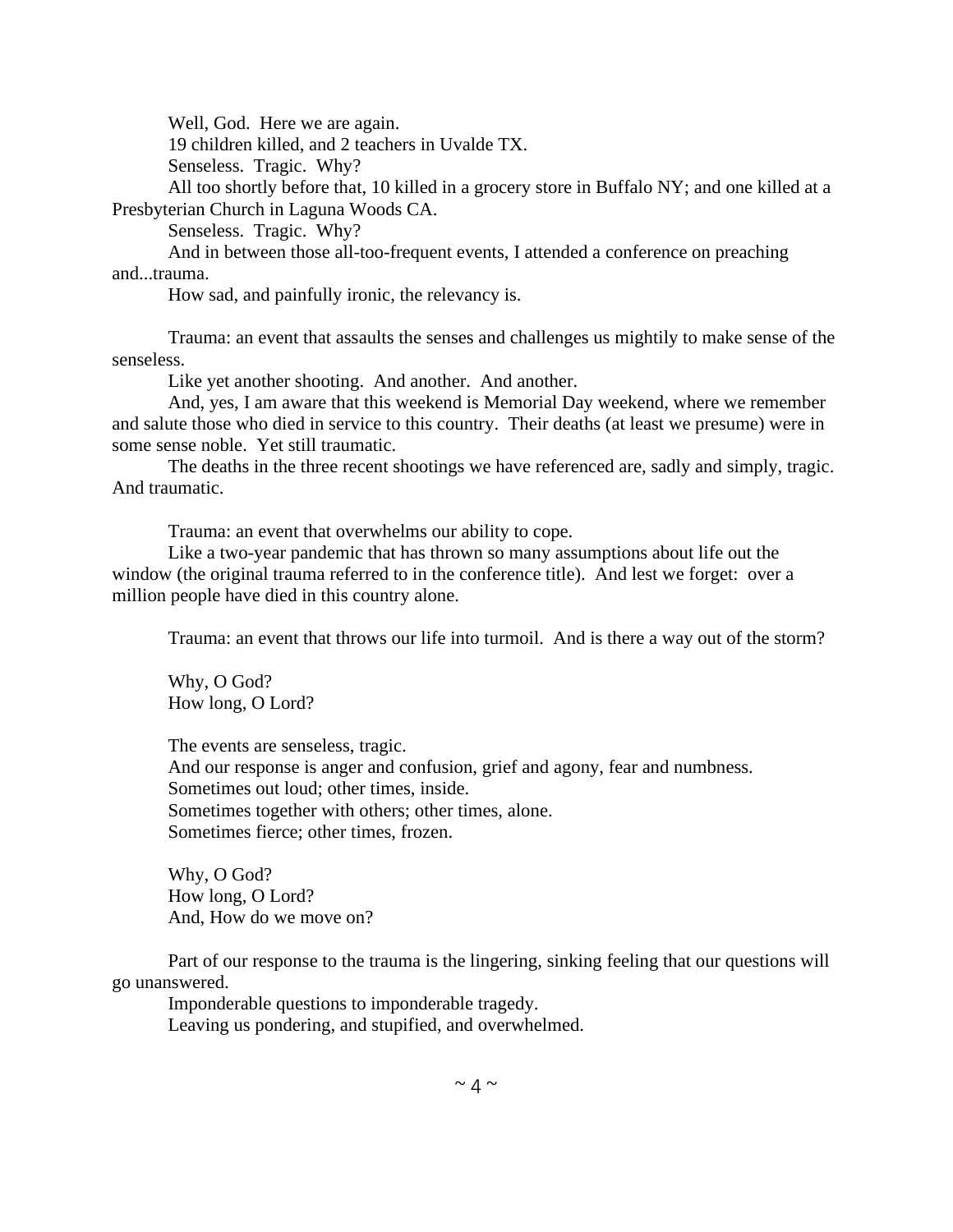Why, O God? How long will this go on? And, Now what?

Evil invades our senses and our sensibilities. Pain and grief overwhelm our hearts.

And the earth seems to shake beneath our feet and crack the foundation upon which we stand.

And we cry out, "Lord, help us! Lord, have mercy!"

*"God is our refuge and strength, a very present"* -- an ever-present -- *"help in times of trouble."*

*"Therefore we will not fear, though the earth shake and the mountains quake and the waters roar and foam."*

Only problem is, we do fear. And we do quake, along with the earth beneath our feet. And our lives do stumble, and our hearts do tremble.

Then we hear that word -- a call, a command, even an invitation: *"Be still! And know that I am God."*

But it's hard to 'be still' when we are frightened.

We are frightened by the thought that someone we may know or someone that simply and suddenly appears out of the corner of our eye could reach out seek to kill us (regardless of the method); or simply seek to do us harm, whether in the streets or on the road or in the grocery store or in the courtroom (whether actual or that of public opinion). That someone, or something, might seek to kill or harm us, or someone we love.

And we are frightened. And we are mad. And we are deeply saddened. And we are confused. And we are overwhelmed. And we are stunned.

The truth is, we have been here before. Oh, the details have been different, our proximity to the situation may have been different. But we have been here before.

With drive-by shootings in St. Louis. With a massive explosion outside the Federal building in Oklahoma City. With twin towers falling in New York City. With devastation in the Ukrainian countryside. With the murder of a friend outside his office. With the death of a long-time spouse. With a terminal diagnosis. With betrayal by a close friend.

 $~\sim$  5  $~\sim$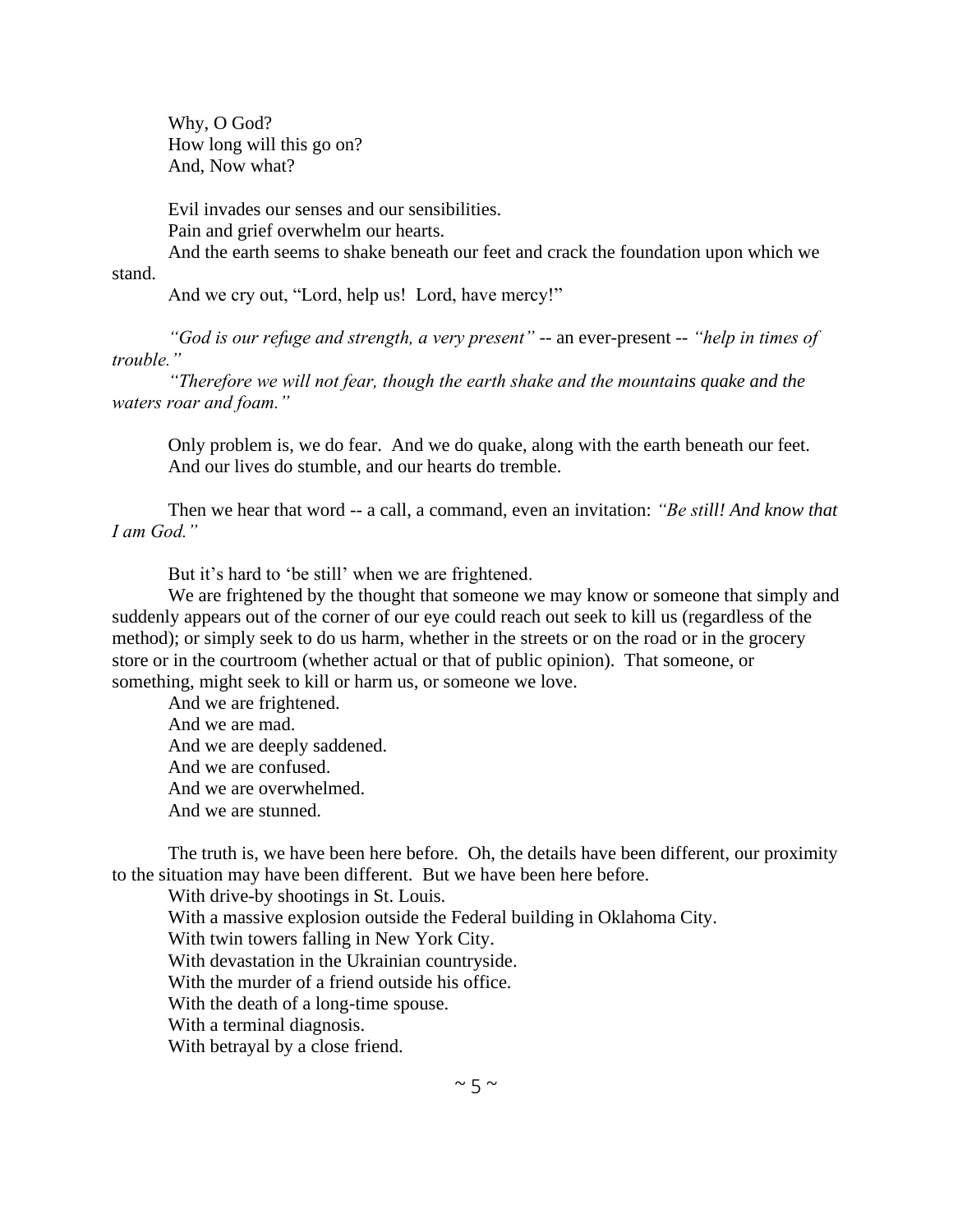And our world is shattered and shaken. And our assumptions about life are rattled. And our heart is broken. And our senses are dulled. And our lives seem crushed.

*"Be still! And know that I am God."*

In some ways, it seems such a lame word.

What difference can this make?

*"Be still"*? "I don't want to be still. I want to do something."

*"Know that I am God"*? "I know that, I presume. I want to know what I can do to make it stop, to make the pain go away, to make things better, to take away the tragedy."

Then another blow with the heavy realization that I can't undo the tragedy.

And life seems to collapse in upon itself. In upon me. And the tragedy is all I see.

Part of the struggle with our response to trauma is the difficulty of tunnel-vision: being blinded to the rest of life; being so overwhelmed, and having the waves of the tragedy sweep over us again and again and again that we come to think that the tragedy, the trauma (and our response) are the only things there are in life. That the pain is the only thing there is. That the unanswered questions are all there is. That the agony and despair are all there is.

But at some time -- at some point -- we have to open our eyes and open our ears and open our hearts to hear and see and know that there is more than the tragedy and more than the trauma.

That the sun -- even though we may not see it through an overcast sky -- that the sun still rises in the east and sets in the west. That there are still people around us who care for us and love us, even though, in some situations, all the familiar ones I knew of are gone. That there is still breath in me and life in me. And that God is still God, and God is still here.

*"Be still! And know that I am God."*

Perhaps it does make a difference.

For the earth may shake...and indeed it has.

And the mountains may tremble...and indeed they have.

And the waters may roar and foam and wash over us again and again and again.

But, even in the midst of all of that, *"God is our refuge and strength, a very present"* - an ever-present, an always-present -- *"help in times of trouble."*

*"Therefore we will not fear."*

Even though we may still fear, just a little...if not a lot. But we need not be overwhelmed by fear. For *"God is our refuge and strength..."*

I realize this does not answer all our questions. It may not even answer one of them. Why, O God? How long, O Lord?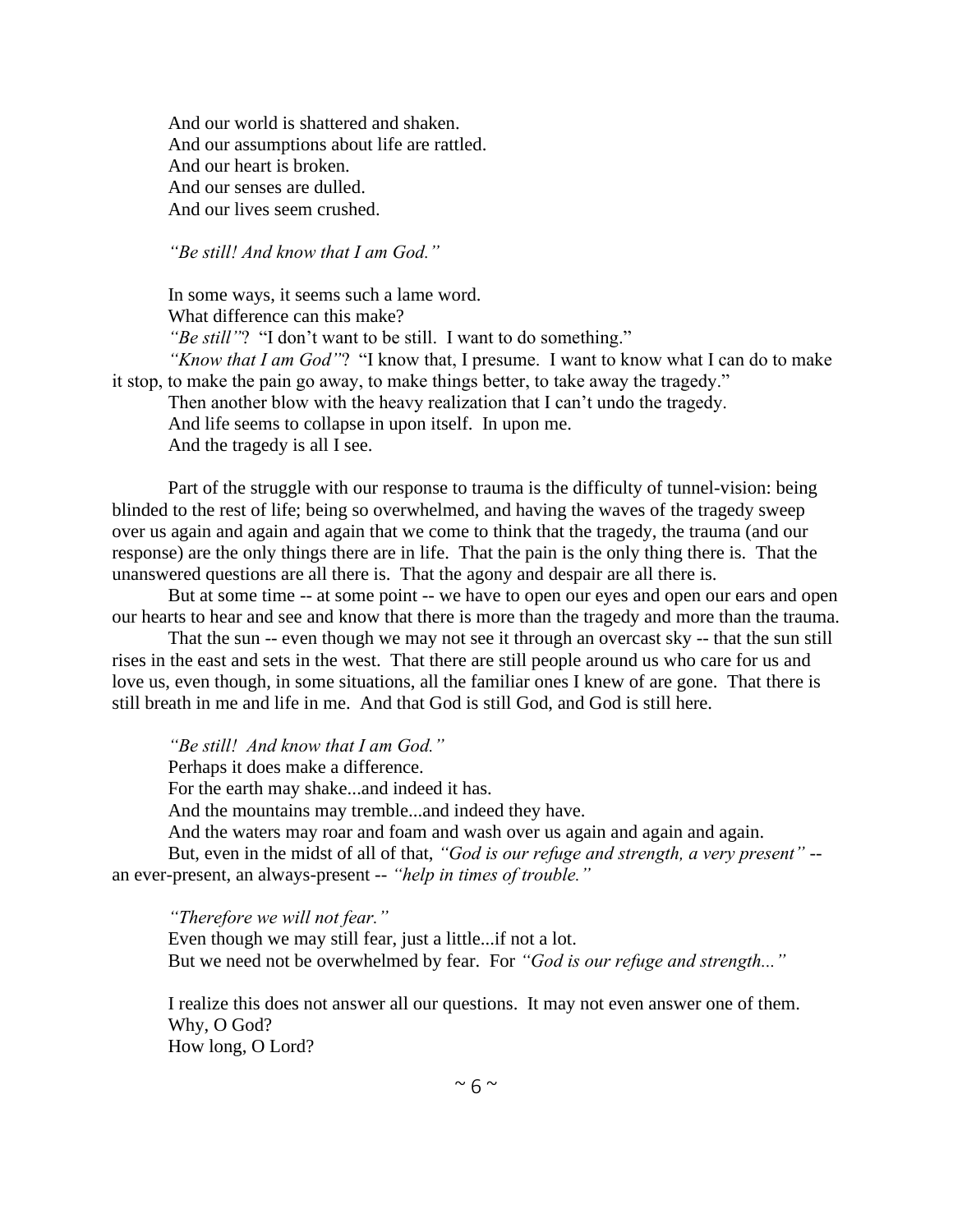The questions still remain.

But we can stand in the questions and live into them and live with them, because we know we do not do so alone. We know we do not do that on the basis of our own meager resources. And we know we do not stand in those questions with a presence that does not understand.

For we remember another cry: *"My God, my God, why have you forsaken me?"* (Mark 15:34).

The one who stands with us in our agony and tragedy, in our pain and our numbness, in our struggle and our questions -- the one who stands with us knows, and understands; and understands us, and knows what we are going through...even through the valley of death's dark, deep shadow.

And in all of this, he does not leave us to our own devices, does not leave us alone. But stands with us nonetheless. And stands with us no less when the sun shines than when it does not.

So, Now what?

Well, crying, and crying out, are still very appropriate. Because it hurts, we hurt. And the pain and emptiness are still there.

We are human. Tragedy and trauma affect us.

So crying and crying out are appropriate.

That's who we are.

All too often, it seems, we forget that at the very center of our faith -- the crux -- stands trauma: the cross.

The cross was a traumatic event. Don't let any sweet, syrupy take on the 'beauty' of the cross mislead you.

The cross was a traumatic event.

But the trauma was not the end of the story. The trauma is crucial, vital, an indispensable part of the story.

But the trauma -- the cross -- is not the end of the story.

So, as Paul reminds the Thessalonians, *"we will not grieve like those who have no hope"* (I Thessalonians 4:13).

Oh, we will still grieve. That is who we are.

But *"we will not grieve like those who have no hope."*

Now please, please, please hear me.

This does not dismiss the pain -- not in any way, shape, or form.

This does not ignore the tragedy.

This does not somehow seek to leap over the trauma and minimize its impact. No.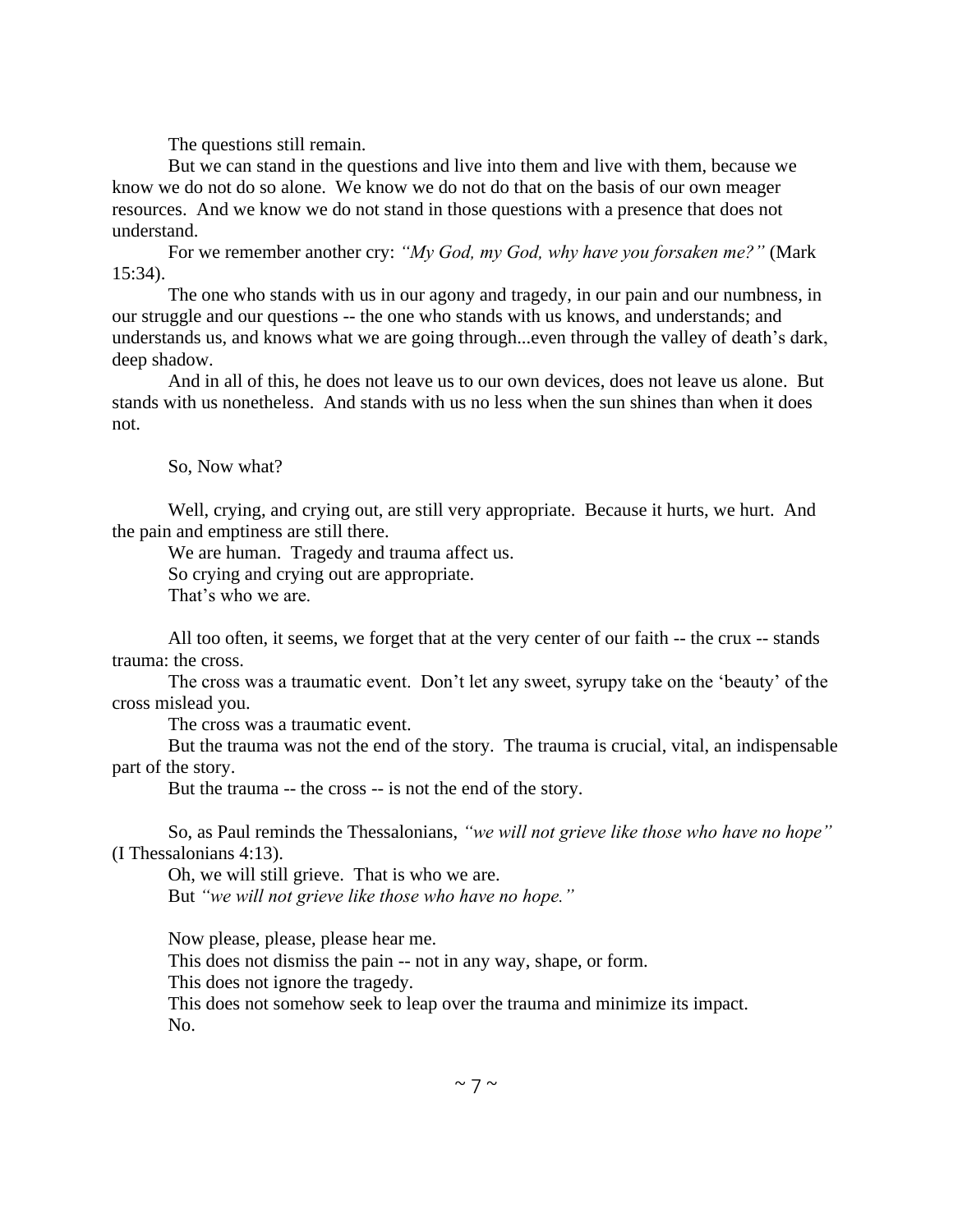But the trauma is not all there is. And the trauma does not have the final word.

The trauma may be the story of our life, or the story of our life right at this moment. But, as someone reminded us at the conference, **"We have a better story"** (Nadia Bolz-Weber, 2022 Festival of Homiletics).

"We have a better story." A story that does not ignore the pain. A story that does not dismiss the tragedy. A story that has trauma smack dab in the middle of it. But a story where trauma is not the final word. For, even in the midst of the trauma, life remains. Love remains. God remains.

So, we can affirm, as the Apostle Paul does -- a man who was intimately acquainted with pain and tragedy and trauma in his own life -- we can affirm with him, with confidence, that nothing,

> *not life or death, no angels or rulers, that nothing that happens today and nothing that happens tomorrow, that neither height nor depth, nor anything else in all creation -- that nothing has any power to separate us from the love of God in Christ Jesus our Lord.*

And in this hope, by this faith, with this love, we can carry on.

And we can cry our tears and comfort our neighbors.

And we can help our friends and lobby our representatives.

And we can speak our peace about peace and justice.

And we can do what we can where we are with what we have. And trust that God is working, not only in our midst but in the midst of lives and hearts beyond ours.

For we remember that dark Saturday when hope seemed to have died and faith lay gasping on the ground and love appeared buried and gone.

But that was not the end.

For hope was not dead. And faith was only beginning. And love burst forth from the tomb.

So Gloria and Bill Gaither can sing, as we can too, **"life is worth the living just because he lives"** ("Because He Lives" 1971).

And so we carry on in the hope of the resurrection, even though all we see around us is death.

And we carry on with faith in a resurrected Lord, even as we see the nail-prints in his hands.

And we carry on through the love and mercy of God, even though all about us speak of hatred and vengeance.

And we can do this because *"God is our refuge and strength"* and *"nothing can separate us from God's love."*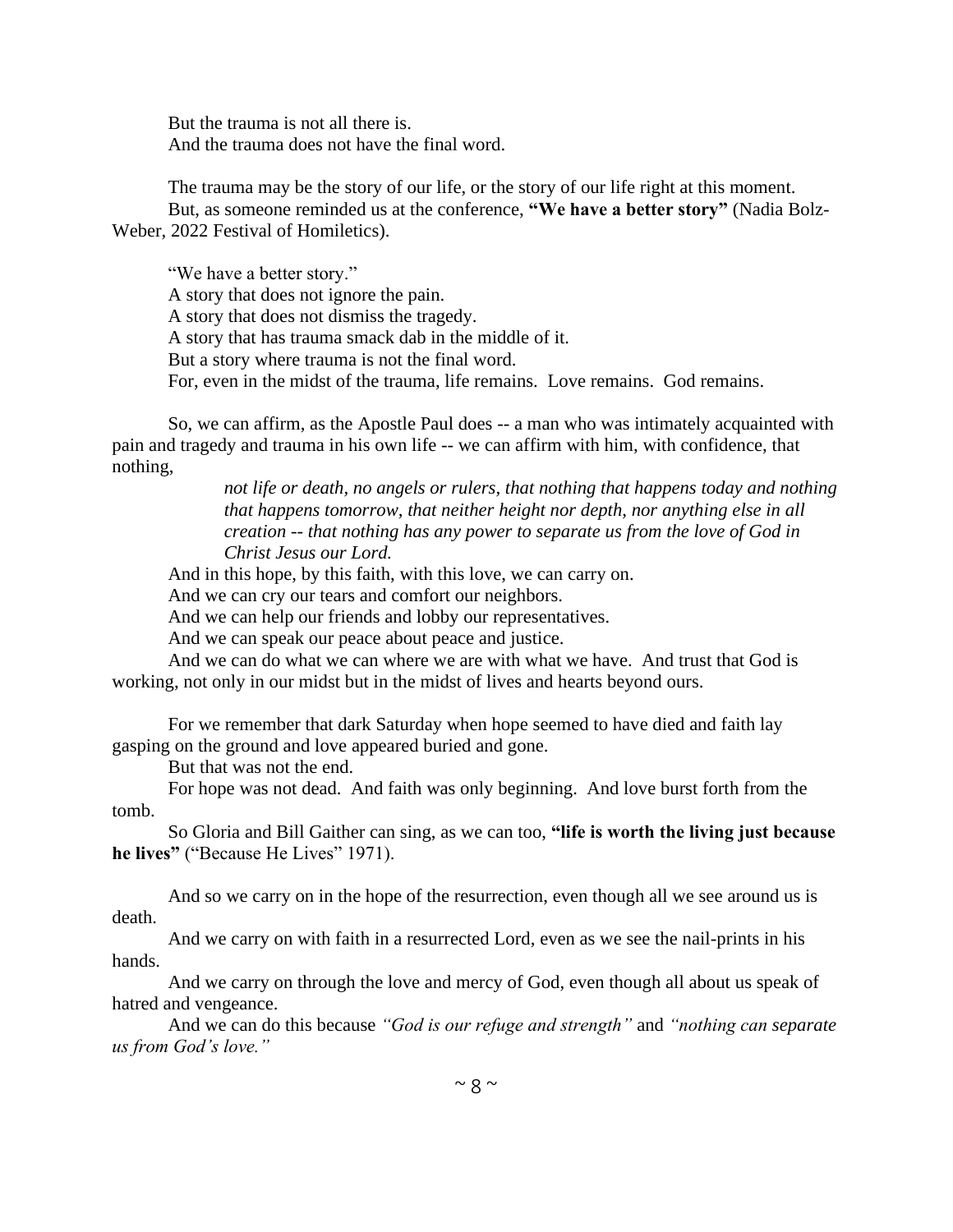For we know the better story. We claim the better story. We will live the better story. By the grace of God.

Thanks be to God.

#### **\*HYMN** "Be Still, My Soul" GtG 819

- 1. **Be still, my soul: the Lord is on thy side. Bear patiently the cross of grief or pain. Leave to thy God to order and provide, who through all changes faithful will remain. Be still, my soul: thy best, thy heavenly Friend through thorny ways leads to a joyful end.**
- 2. **Be still, my soul: thy God doth undertake to guide the future surely as the past. Thy hope, thy confidence let nothing shake; all now mysterious shall be bright at last. Be still, my soul: the waves and winds still know his voice who ruled them while he dwelt below.**
- 3. **Be still, my soul: the hour is hastening on when we shall be forever with the Lord; when disappointment, grief, and fear are gone, sorrow forgot, love's purest joys restored. Be still, my soul: when change and tears are past all safe and blessed we shall meet at last.**

*(Public Domain)*

# **\*AFFIRMATION OF FAITH**

**In life and in death we belong to God. Through the grace of our Lord Jesus Christ, the love of God, and the communion of the Holy Spirit, we trust in the one triune God, the Holy One of Israel, whom alone we worship and serve.**

**Like a mother who will not forsake her nursing child, like a father who runs to welcome the prodigal home, God is faithful still.**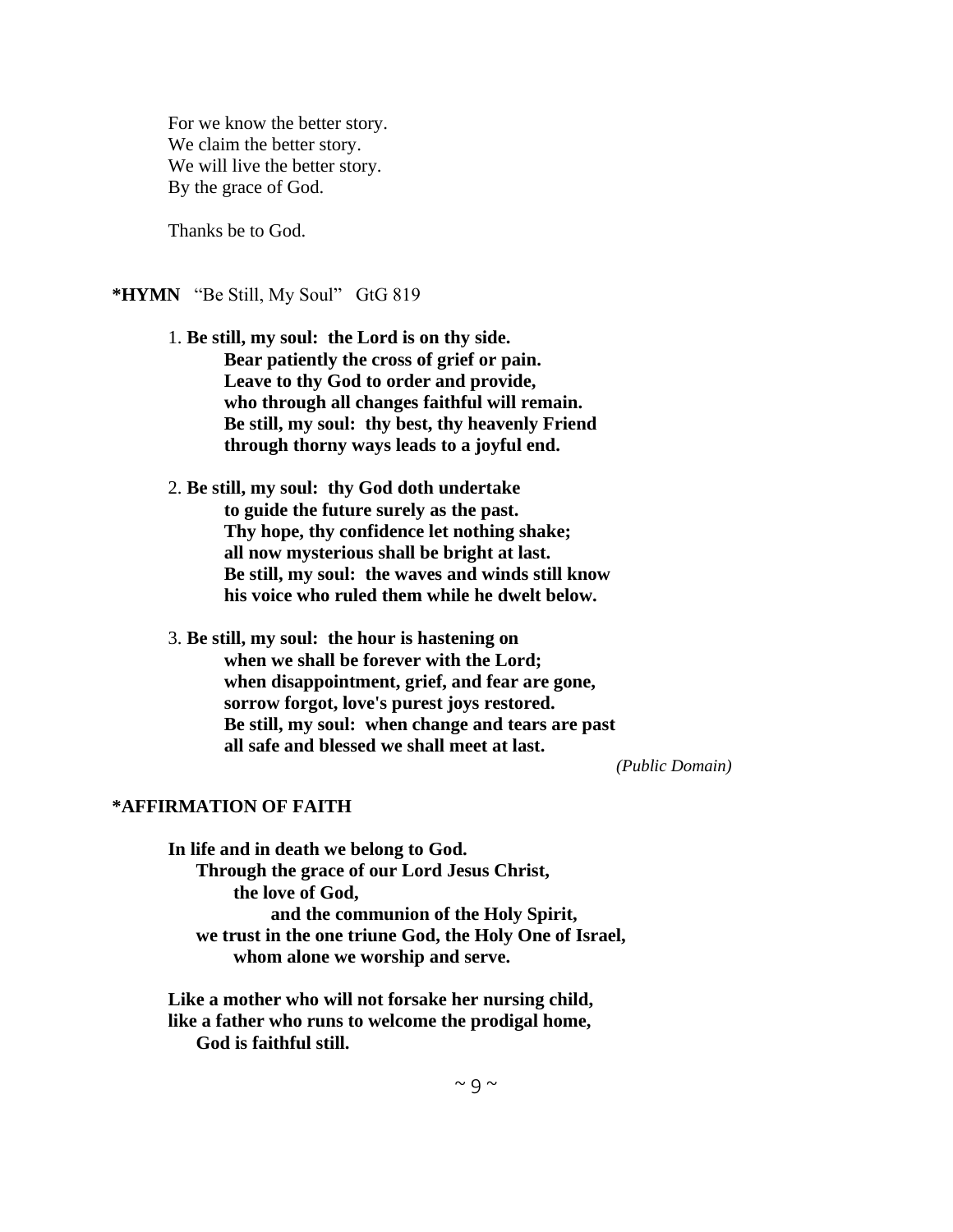**In gratitude to God, empowered by the Spirit, we strive to serve Christ in our daily tasks and to live holy and joyful lives, even as we watch for God's new heaven and new earth, praying, "Come, Lord Jesus!"**

**With believers in every time and place, we rejoice that nothing in life or in death can separate us from the love of God in Christ Jesus our Lord.**

(from *A Brief Statement of Faith*, Presbyterian Church (U.S.A.) Book of Confessions)

# **PRAYERS OF THE PEOPLE**

Pastor: Lord, in your mercy, by your strength, with your grace... **People: ...hear our prayer.**

### **THE LORD'S PRAYER** (Traditional)

**Our Father, who art in heaven, hallowed be thy name, thy kingdom come, thy will be done, on earth as it is in heaven. Give us this day our daily bread; and forgive us our debts, as we forgive our debtors; and lead us not into temptation, but deliver us from evil. For thine is the kingdom, and the power, and the glory, forever. Amen.**

**MINUTE FOR MISSION** - Carol Gruber: Pentecost offering

### **OFFERING**

*Invitation*

*Reflection*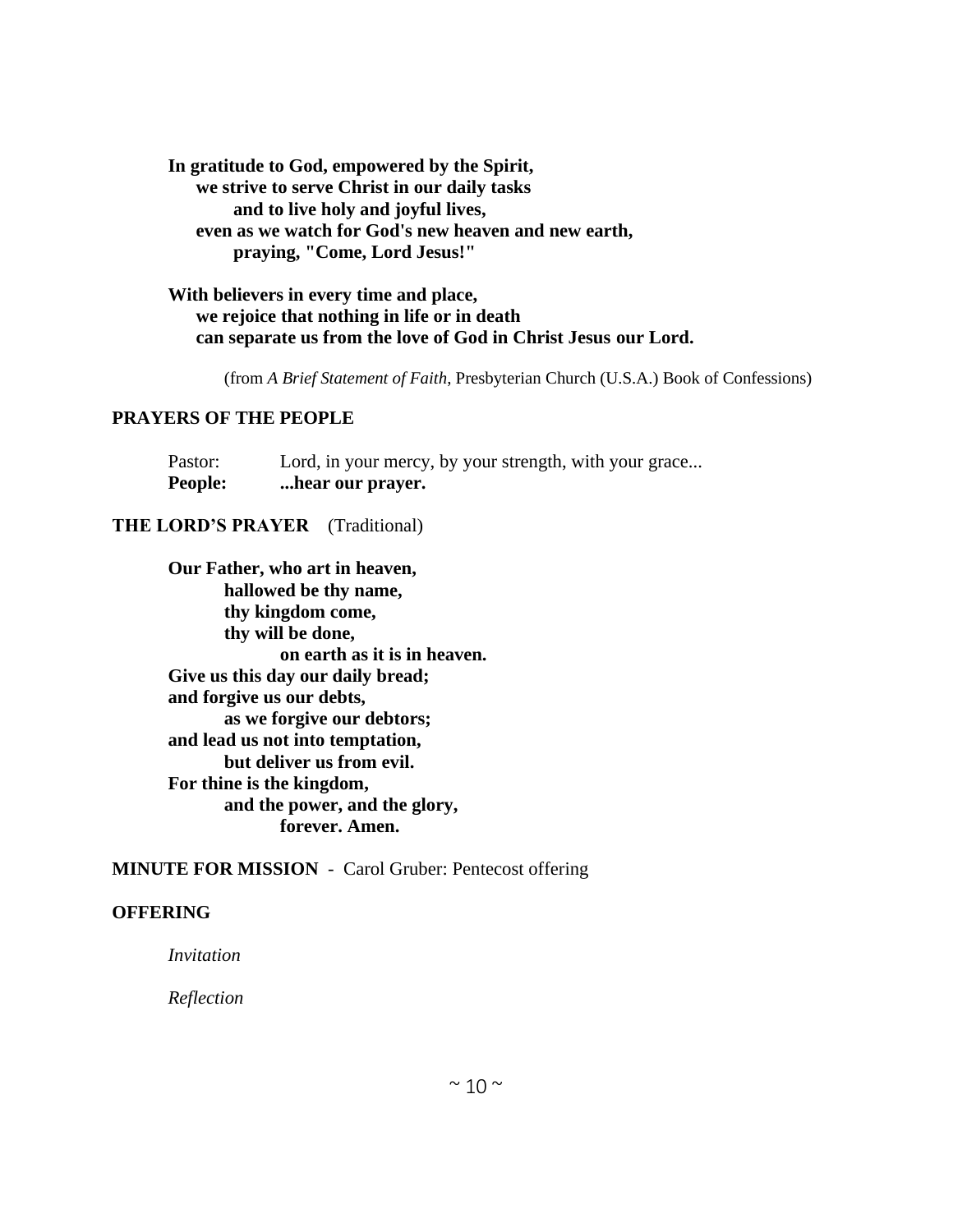### \**Unison Prayer of Dedication*

**Eternal God, you bring joy out of sorrow, plenty out of want, life out of death. For your grace in the midst of adversity, we give you thanks. For your sustaining presence in times of emptiness, we give you thanks. For your peace in storms of turmoil, we give you thanks. Accept our gratitude and these tokens of our thanks. May our lives be beacons of faithfulness and love, reflecting the light and life of your glory. In Christ's name we pray. Amen.**

### **SENDING**

**\*CLOSING HYMN** "How Firm a Foundation" GtG 463

- 1. **How firm a foundation, ye saints of the Lord, is laid for your faith in God's excellent Word! What more can be said than to you God hath said, to you who for refuge to Jesus have fled?**
- 2. **"Fear not, I am with thee, O be not dismayed, for I am thy God, and will still give thee aid; I'll strengthen thee, help thee, and cause thee to stand, upheld by my righteous, omnipotent hand.**
- 3. **"When through the deep waters I call thee to go, the rivers of sorrow shall not overflow; for I will be near thee, thy troubles to bless, and sanctify to thee thy deepest distress.**
- 4. **"When through fiery trials thy pathway shall lie, my grace, all sufficient, shall be thy supply; the flame shall not hurt thee; I only design thy dross to consume, and thy gold to refine.**
- 5. **"The soul that on Jesus hath leaned for repose, I will not, I will not desert to its foes; that soul, though all hell should endeavor to shake, I'll never, no, never, no, never forsake."**

*(Public Domain)*